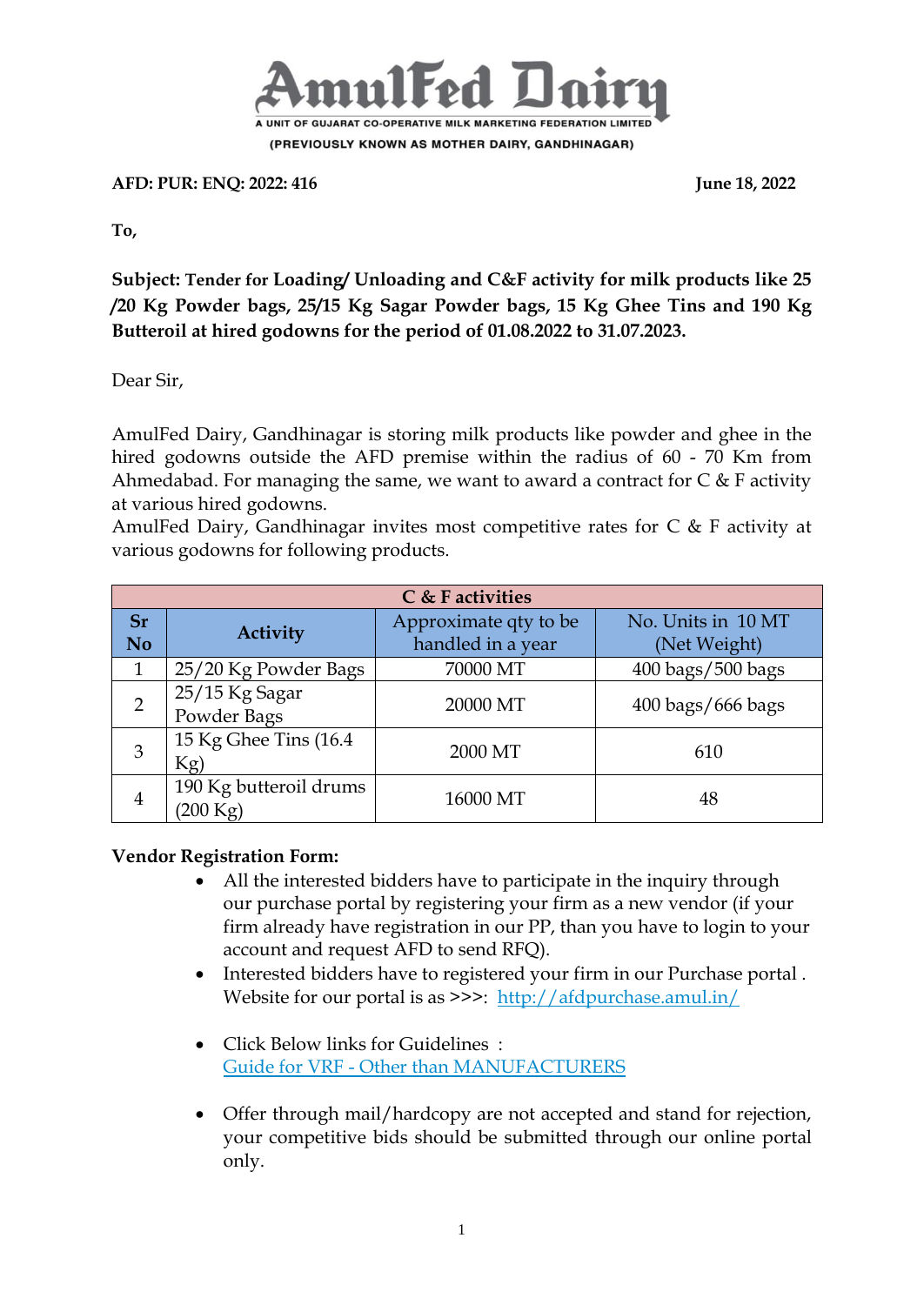

#### **Following documents shold be attached with Bid**

- 1. Memorandum of association/partnership deed
- 2. PAN No.
- 3. GST No.
- 4. Registration copy of Bombay Shops and Establishment Act
- 5. Provident Fund No and Allotment date,
- 6. Professional Tax No,
- 7. Audited Income Tax return & a Turnover copy of last 3 financial years
- 8. Labour Licence Copy etc.
- 9. Purchase Order / Contract Copy and Work Experience certificate of similar kind of work from reputed organizations

### **Scope of the work:**

- $\triangleright$  Rates to be filled in numbers must be legible. The offered rates should be inclusive of all management and miscellaneous expenses. C&F Agent has to arrange labours, pallets and forklifts, security guards and cleaning staff for this contract. Hiring or deploying any such mechanized equipment will be solely scope of the bidder and AFD will not provide any compensation for the same.
- $\triangleright$  C&F agent has to arrange tarpaulin and completely cover the stock from bottom as well from top side while storing in the warehouse. It will be in vendor's scope and cost.
- $\triangleright$  Any damages observed to goods including dist/dirt/pigeon dropping etc. during any Visit/Audit then recovery of same will be charged from C & F agent
- Weekly twice cleaning in the every warehouse is compulsory and proper schedule alongwith details has to be submitted alongwith monthly payment.
- $\triangleright$  Further, the C&F agent has to make arrangement of products in batch wise and code wise manner for FIFO based dispatch and stock taking. Weekly stock update with stock-ageing is also under the scope of C&F agent.
- C&F agent is abide to send vehicle loading details to AFD –FPS dept through the mail and upon receipt of invoice and E-way bill from FPS dept, C&F agent has to take a printout of the same and hand it over to transporter. Hence, entire material handling, truck loading and invoice hand over activity shall be carried out by C&F agent. For the same C&F agent has to arrange PC with internet for mail communication and printer for A4 size invoice printing. C&F Agent has to keep dedicated manpower for the same for hassle-free transactions.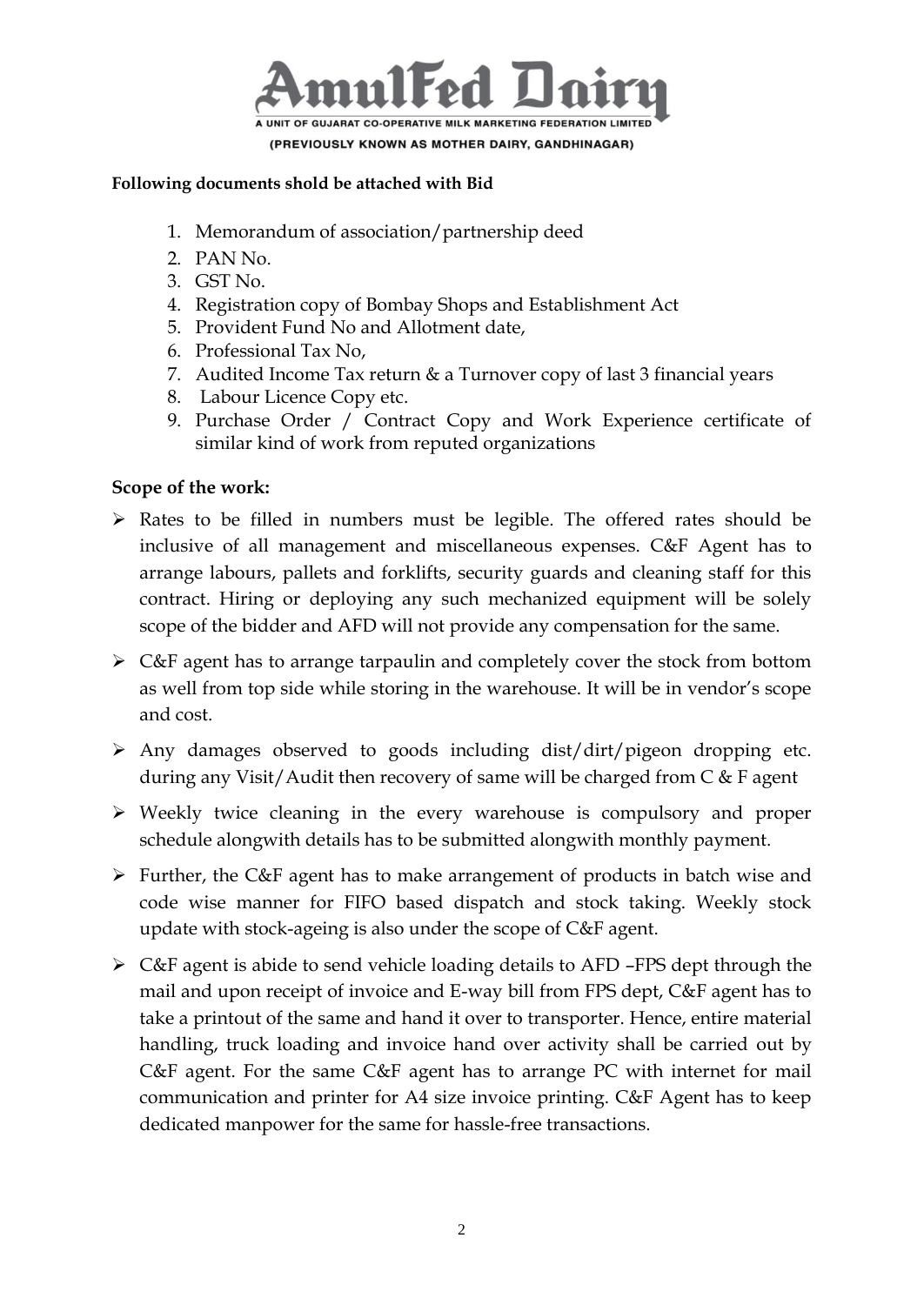

- $\triangleright$  C&F agent has to acknowledge the receipt of material or dispatch of material in SAP as per training given by AFD's FPS dept and abide to follow all systmes and instructions to be provided on time to time basis from FPS dept. C&F Agent is functionally reporting to AGM-FPS for all operations related work and issues.
- C&F has to do liasoning with local FSSAI dept for food safety license for all the godowns hired by AFD. Liasoning process charges and licensing charges shall be borne by C&F agent only. C&F agent is abide to complete licensing process within 15 days of time from the date of confirmation of hiring of godowns and submit the application copy to AFD QA team.
- **Tender Fees & EMD**: You will have to deposit Rs. 5000/- (Non-refundable as Tender fees and Rs. 700000/- (Refundable) EMD by way of RTGS/NEFT in following A/c. "BANK NAME: HDFC BANK, ACCOUNT NAME: AMULFED DAIRY (A UNIT OF GCMMF LTD), A/C NO: 00060310001593, BRANCH: NAVRANGPURA, IFSC CODE: HDFC0000006". We will not accept it through any other mode like cash or cheque looking to current COVID19 outbreak and guidelines of social distancing. You need to provide RTGS/NEFT receipt alongwith tender copy.**The quotation received without Tender Fees and EMD alongwith the RTGS/NEFT receipt shall not be considered. EMD will carry no interest.**
- $\triangleright$  In case your quotation has not accepted the deposit will be refunded within 45 days from the date of finalization. In case bidder do not meet minimum legal/statutory requirement required by AFD, offer will be stands rejected. In such cases a token penalty will be levied, as per AFD management discretion (Maximum up to Rs. 5000/-). It may subject to change, time to time as per management descrition. Decision of General Manager - AmulFed Dairy, Gandhinagar will be final and binding to all concerned, in this matter.
- **Post issuance of Purchase order to successful bidder, in case of any shortages, damages, quality complaints or non-satisfactory performance, AmulFed Dairy may recover losses + penalties + applicable GST from the EMD, SD and amount payable to the bidder. After deduction of the same, the balance amount may be released to the bidder.**
- EMD shall be returned to successful bidder upon completion of contract with satisfactory performance.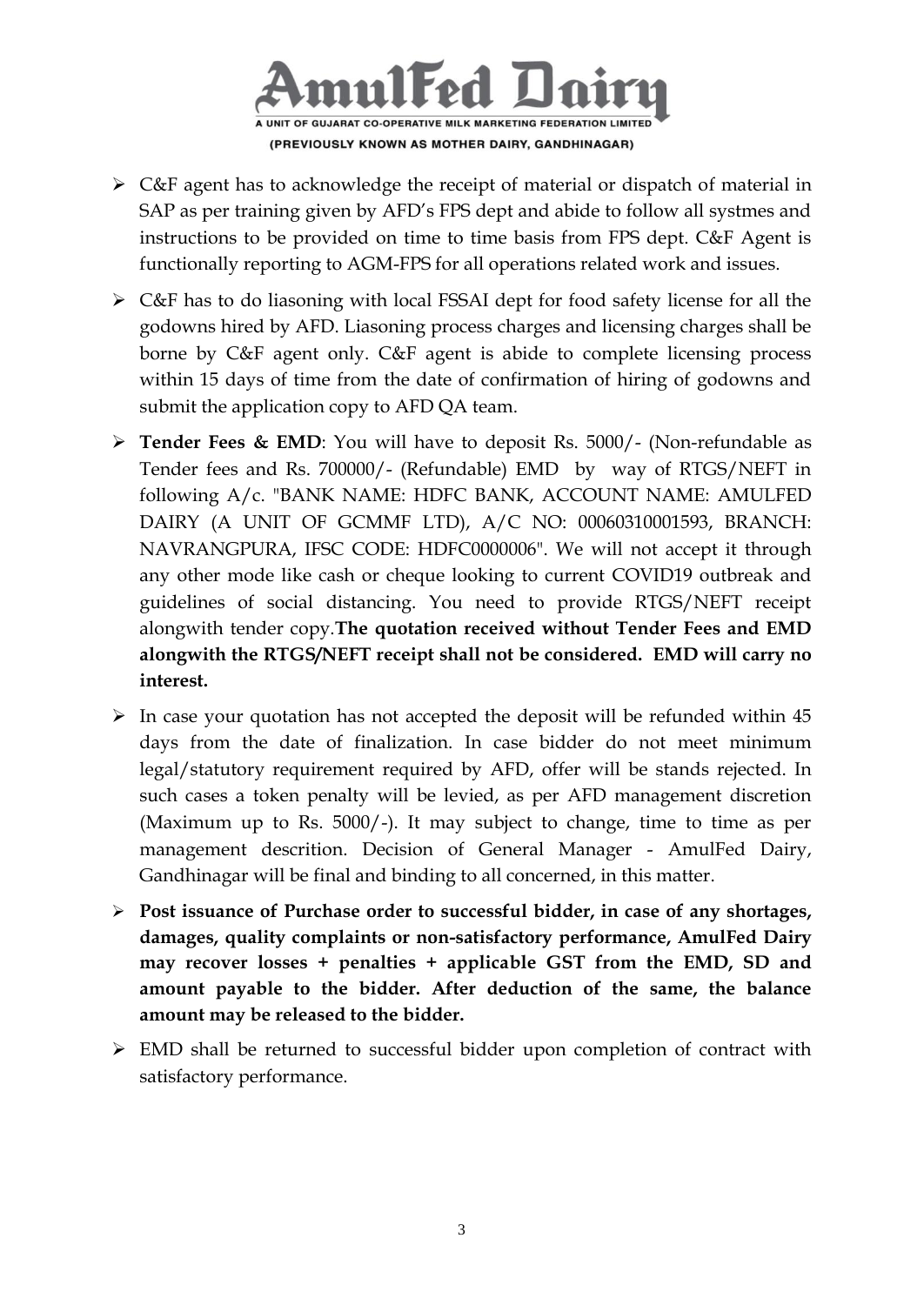

#### **Qualification Criteria:**

- a. Vendor must have successfully executed one similar contract in terms of volume and value in last 3 years of time and PO copy of the concern organization is required for reference purpose. Data will not be used or disclosed anywhere and it will be just for verification purpose.
- b. Vendor must have an experience of C&F Work for 10000 MT capacity products in bulk handling and has experience of handling and managing teams of labours of 50 persons for 2 years in the last 3 years of time. It shall be supported through PO copy of concern organization. Data will not be used or disclosed anywhere and it will be just for verification purpose.
- c. Vendor shall have experience of laisoning with local Govt authroities for day to day work and licensing purpose i.e. FSSAI
- $\triangleright$  Rewriting / Overwriting in the inquiry is to be avoided.
- $\triangleright$  Bidders are abide by and bound to follow all the terms and conditions mentioned here in this tender.
- $\triangleright$  All pages of inquiry including rate form must be signed & sealed by contractors which are considered as your acceptance for all rates, terms & conditions mentioned in the tender.
- $\triangleright$  Management reserves the rights to accept or reject any / all offers submitted by bidders, without assigning any reasons. Management decision in these regards would be considered as final and no complaints will be entertained. No telephonic/personal follow-up from your side will be entertained.
- $\triangleright$  No guarantee is given for the selection of bid for allocation of C&F contract on the lowest offer basis. It would be purely merit based and management discretion.
- Last date for submission of offer: **05.00 pm of July 05, 2022**. The sealed covers must be superscribed with "AFD: PUR: ENQ: 2022: 416" addressed to General Manager, AmulFed Dairy, Near Indira Bridge, Village: Bhat, Dist: Gandhinagar-382 428.
- $\triangleright$  This tender inquiry contains 12 pages.

Authorized Signatory

AmulFed Dairy – Gandhinagar

Encl: Annexure 1 – Terms and conditions Annexure 2 – Rate Sheet Annexure 3 – Approx. distances of hired godowns from AFD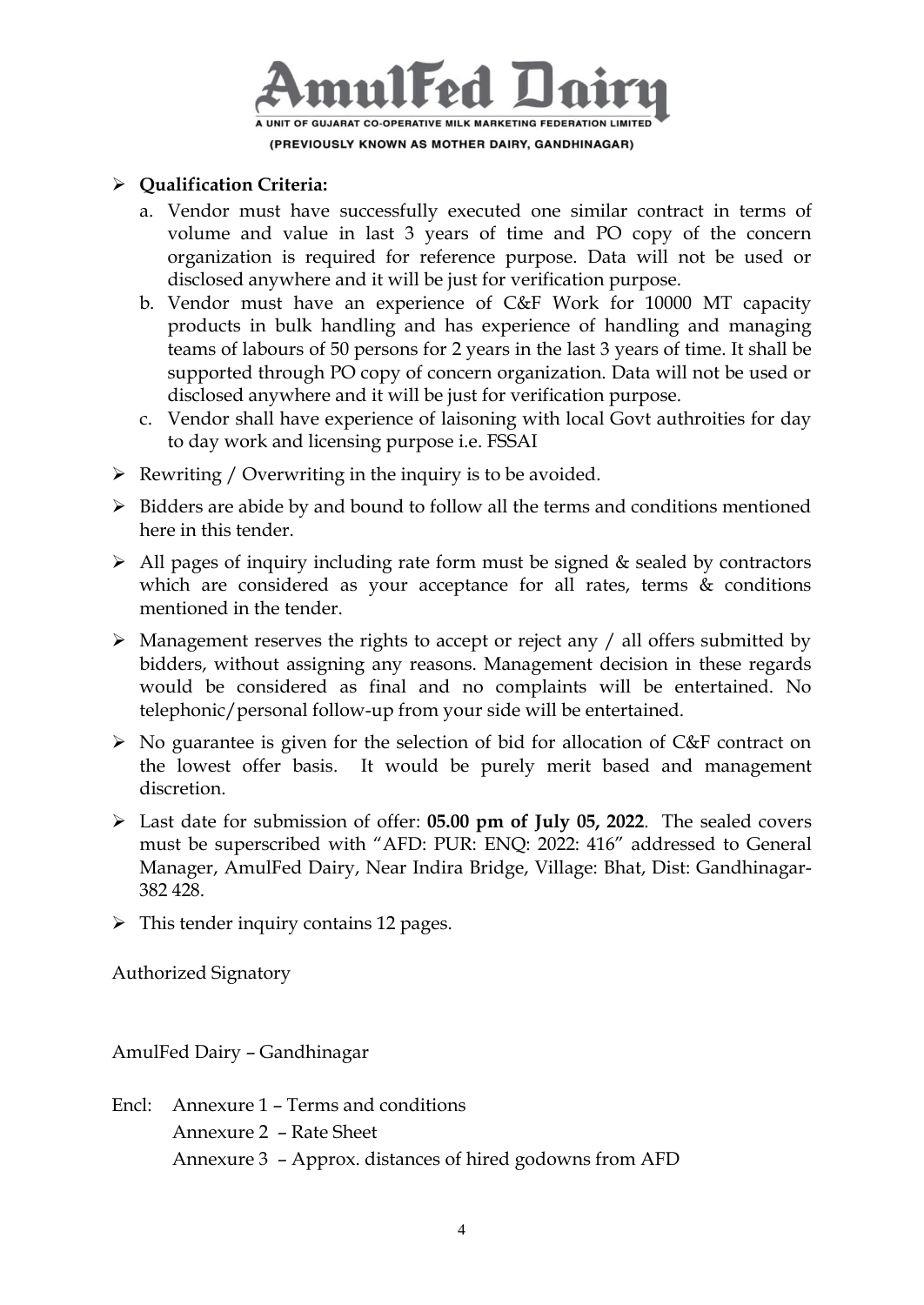

# ANNEXURE – I

### TERMS AND CONDITIONS

**Terms & Conditions for Loading/ Unloading and C&F activity for milk products like 25 /20 Kg Powder bags, 25/15 Kg Sagar Powder bags, 15 kg Ghee Tins and 190 Kg Butteroil at hired godowns for the period of 01.08.2022 to 31.07.2023.**

- 1. This inquiry is for Loading/ Unloading and C&F activity for milk products like 25 /20 Kg Powder bags, 25/15 Kg Sagar Powder bags, 15 Kg Ghee Tins and 190 Kg Butteroil at hired godowns.
- 2. Period of the contract shall be from 1<sup>st</sup> August 2022 to 31<sup>st</sup> July 2023.
- 3. Under this contract, we require labours to handle approx. 300 MT powder and 150- 160 MT butteroil on a daily basis without fail. You will be liable to provide more/less number of labours for the loading and unloading of powder bags and butteroil drums at the rates mentioned in this offer as required by AmulFed Dairy during the contract period from time to time. During sesonal variations, if its required bidder is abide to place additional/lesser resources accordingly as per requirement. Requirements of labours may decrease or increase, based upon our actual requirements.
- 4. **You are liable to provide bank guarantee/security deposit of Rs. 7,50,000 within 15 days of getting work order if your offer will be selected for this contract**. If you will fail to provide the same then contract will be automatically terminated. AmulFed Dairy can also provide you with an option to debit the same in your monthly C & F bills at its discretion.
- 5. If at any stage, AmulFed Dairy finds that bidder has not followed or has violated any of the tender/agreement terms/conditions then AmulFed Dairy will revoke given bank guarantee and will have all rights to recover damage cost plus penalty charges which again shall be decided by AmulFed Dairy authorities only. Further, in this case, AmulFed Dairy will have the right to stop C&F work or to terminate the complete work order/agreement without giving any prior notice.
- 6. Security Deposit can also be submitted in the form of Bank Guarantee as well. In this case, the validity of bank guarantee towards Security Deposit shall be 30.09.2022. Bank guarantees towards SD of successful bidder shall be returned on successful completion of contract considering all legal/PO/Tender/AMULFED DAIRY guidelines compliance. AmulFed Dairy reserves rights to deduct the amount if found any violation in abovementioned areas.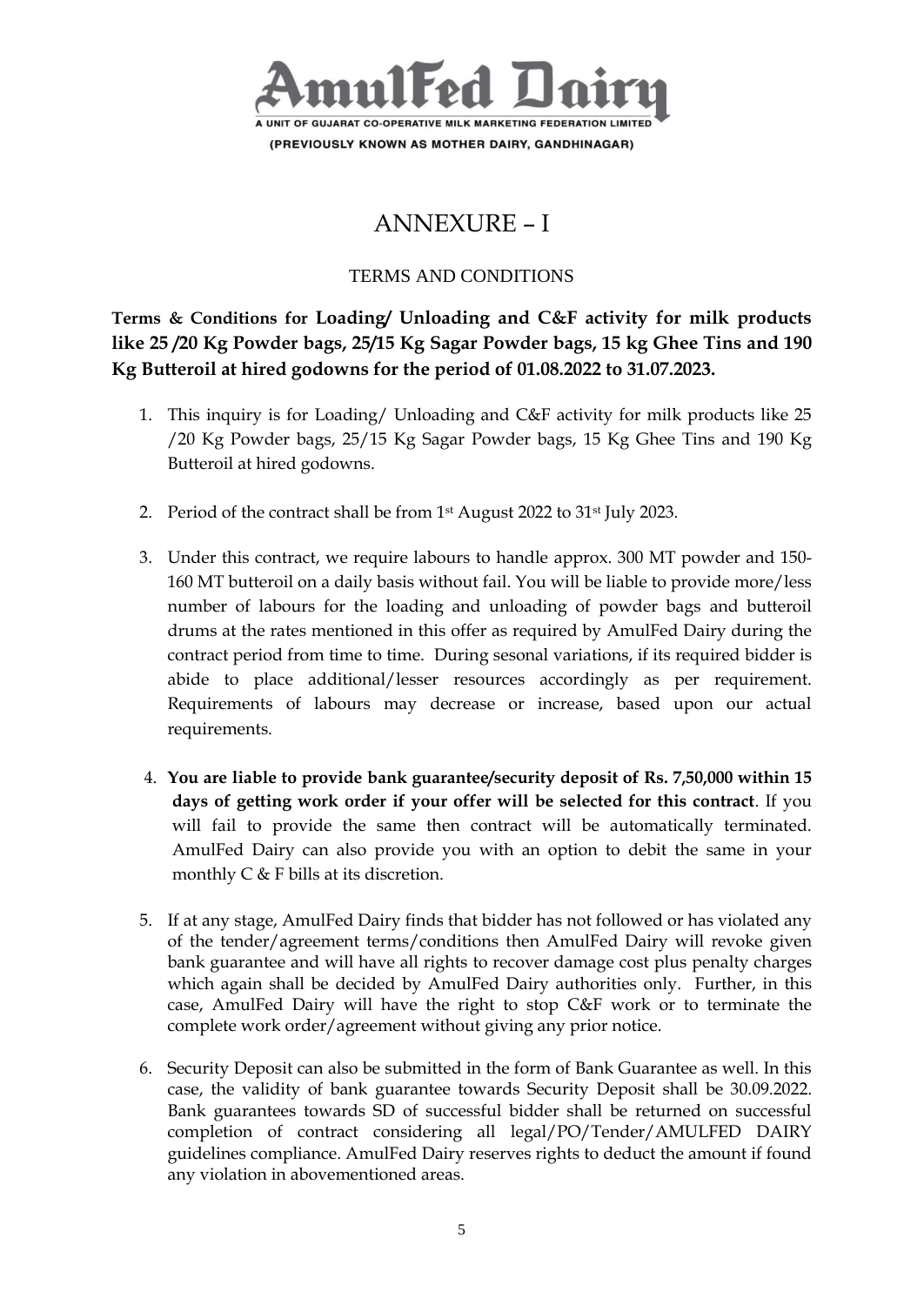

7. You are also liable to provide security guard per warehouse. (2 Security guards for 12 hours each per the warehouse. If any warehouse contain 2 – 3 separate buildings than also common security guards will take care. AFD may ask for separate security guard per separate building in extreme need and it will be given in writing. In case of its not given then common security guard will take care of the same.

| Sr No | Area Range (In Sq. Feet) | Security guards required per godown |
|-------|--------------------------|-------------------------------------|
|       | <b>Below 50000</b>       |                                     |
|       | $50001 - 90000$          |                                     |
|       | 90001 above              |                                     |

- 8. The quoted rates are valid for 01/08/2022 to 31/07/2023 from the date of award of the contract. During the contract period, AmulFed Dairy shall not give any labour rate hike. We may extend the contract period by 3 months on mutual agreement basis.
- 9. The labour shall not leave godown premises without the permission of concern Incharge, AmulFed Dairy. In case of non-availability of labours from C&F agent side, then AmulFed Dairy may arrange labours from market rate and complete the work. In this case, labour charges as well as administration charges for this work has been debited from the amount payable or SD or EMD of C&F agent.
- 10. The C&F Agent shall be responsible for the safe loading/unloading of powder, Ghee and Butter oil at godowns hired by AFD. Any loss due to damage, theft, an accident during transit shall be borne by the C&F Agent.
- 11. The C&F Agent shall submit the invoice in the first week of the month for the activities carried out in a preceding month along with all vehicle wise stock loading and unloading data; Payment shall be made within 30 days from the date of submission/receipt of the bills at AmulFed Dairy by RTGS/online transfer. C&F agent has to provide bank details in the prescribed format given by AFD with bank official attestation and cancelled cheque copy (Annexure 5 – Bank Details Form). No Cash or cheque payment shall be made by AmulFed Dairy.
- 12. C&F Agent shall take a full insurance policy for the labour deployed for the said and need to complete all legal process of labour licensing. C&F agent is solely responsible for all legal requirement including PF requirements also and in any case AmulFed Dairy is not liable for the same. In future also, if any such liability generates from AmulFed Dairy from legal authorities, then AmulFed Dairy may fulfill the obligation and charges will be debited to C&F agent account payable. Liabilities for employees hired by C&F Agent shall be solely of the C&F Agent.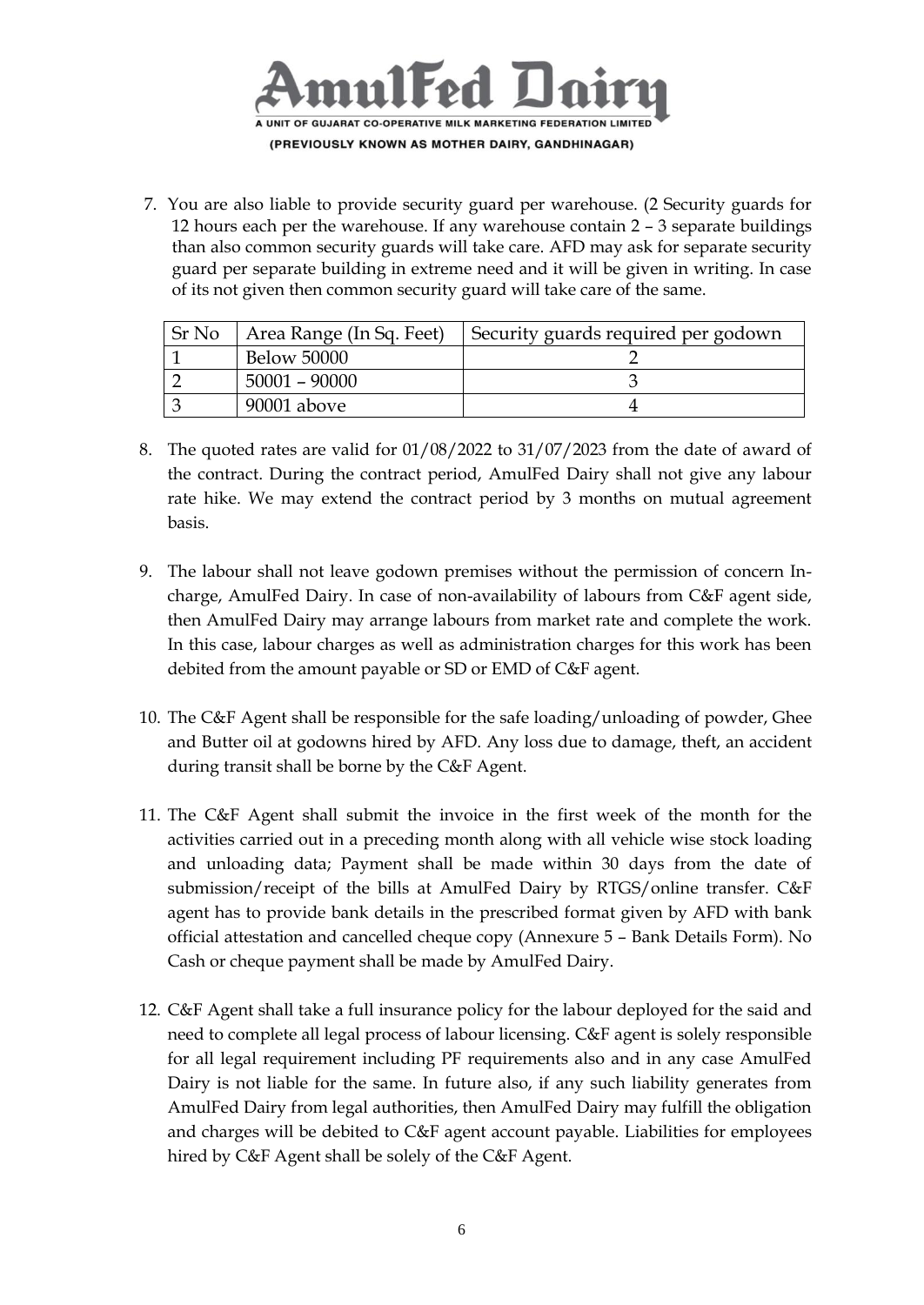

- 13. The bidder shall deploy only those persons who have attained 18 yrs of age. No person will be allowed to deploy for work that has not attained the 18 yrs of age. In the case of the incident reported, AFD may directly cancel the contract as it is legal violation of terms.
- 14. The bidder will be solely responsible for any accident to their personnel and bidder shall take insurance policy as per the Workmen Compensation Act 1923. The bidder shall submit the copy of insurance policy to the organization within 10 days from the assignment of contract. In case of failure of the same, AFD may take necessary disciplinary actions.
- 15. If at any point of time, bidder/contractor shall deploy 50 or more than 50 labours during contract period than bidder has to take labour license as per labour laws and it needs to be present in AFD within 15 days from the contract given a date. In case of failure to submit the same, AFD shall stop the work of bidder until receiving of labour license and labours must be reduced to below 50. All legal rules changes in any legal requirement will be applicable to C&F agent and must be followed.
- 16. Bidder shall also maintain a daily attendance record and monthly wages payment record along with the signature of persons deployed by him. Bidder abides to pay PF of employed labours and PF challans must be submitted with daily attendance report and wage payment report. Bidder is abiding to present the same on a monthly basis or as and when asked by AmulFed Dairy authorities. In case of failure to do the same, payment of a particular month will be held till documents not submitted by the bidder.
- 17. It is preferable that bidder shall make payment to all labours/drivers though bank cheque/ RTGS. In case of any conflict, C&F agent shall present the amount paid receipts of transaction details to AFD.
- 18. AmulFed Dairy reserves the right to terminate the contract, without assigning any reason, by giving 15 days prior notice to the C&F Agent.
- 19. For any shortages in material reported an equivalent amount shall be deducted from the C&F Agent's amount payable.
- 20. C&F Agent shall make his own arrangement for loading/unloading of Material in case of any break down in the system.
- 21. Bidders and their deployed resources are abide to follow the Covid 19 policy of Amulfed dairy and required to adhere to it in addition to the compliance of the Government policy.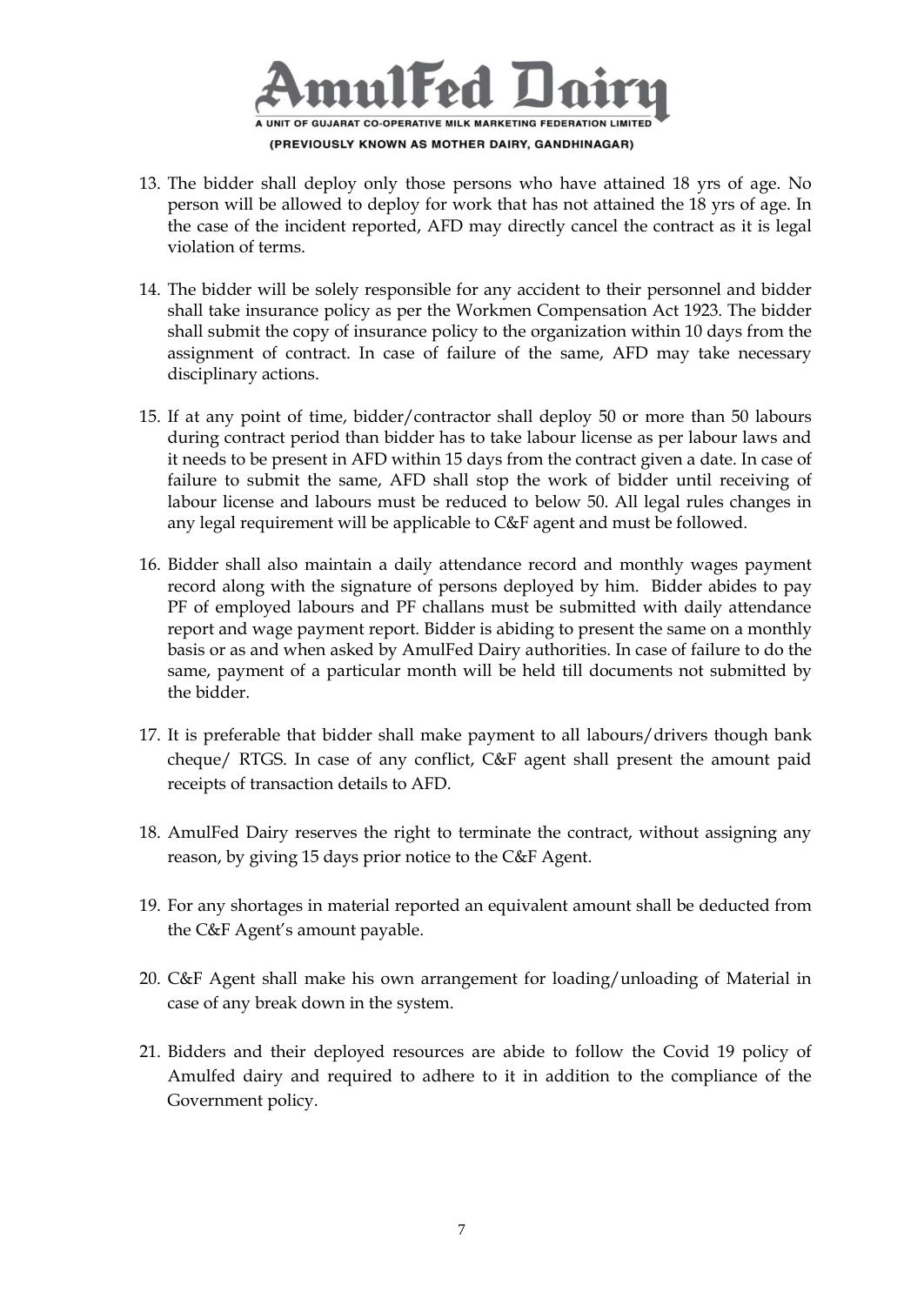

- 22. AmulFed Dairy is ISO-9001: 2015, ISO 14001: 2015, ISO 22000:2015, FSSC 22000 Version 5.1–ISO TS 22002-1:2009 (Food) and additional FSSC 22000 requirements certified unit. We follow Quality, Food Safety & Environment-friendly processes in our factory  $\&$  also expect the same to be followed in your company. Employees engaged by the C&F Agent for the above loading/unloading and C&F activity should strictly adhere to the AmulFed Dairy norms while they are in AmulFed Dairy own/hired premises and shall not smoke, eat pan masala etc. within AmulFed Dairy premises. The C&F Agent would be imposed a fine of Rs. 5000/- + applicable GST, if any employee of the C & F Agent is found violating this clause. Such an amount of fine would be recovered from the C&F Agent's bill.
- 23. C&F Agent shall strictly adhere to the direction given by the AmulFed Dairy officials from time to time during the contract period.
- 24. If C&F Agent is unable to provide the labours, as per the directions of the AmulFed Dairy officials/ if the labours provided by the C&F Agent is unable for the loading/unloading of products or does not meet the satisfaction of AFD personnel for whatsoever reason, any kind of loss incurred by AmulFed Dairy due to this, shall be recovered from the bill of C&F Agent. AmulFed Dairy may also hire outside C&F Agent and shall recover any loss/ labour charges from the C&F Agent.
- 25. In case of non-execution of the contract by the C&F Agent in complying with agreed terms & conditions in time, AmulFed Dairy reserves the right to get the work done through a third party at the cost and consequences of the C&F Agent. Any loss occurring to AmulFed Dairy on this account shall be payable by the C&F Agent.
- 26. AmulFed Dairy reserves the right to cancel the contract in case of unsatisfactory services provided by the C&F Agent and penalize the C&F Agent for the loss caused due to poor services. In such case, AmulFed Dairy, depending upon the severity of the case, shall decide the penalty amount.
- 27. All the legal  $\&$  any further liability arising in respect of the employees hired by  $C\&F$ Agent shall be borne by C&F Agent.
- 28. If AmulFed will award a contract to C&F Agent, vendor shall provide details such as name & addresses of its employees to AmulFed Dairy. C&F Agent shall provide the identity card to its employees. AmulFed Dairy shall allow only these employees.
- 29. C&F Agent shall be responsible to observe all the statutory formalities pertaining to the labours deployed at godown hired by AFD. AmulFed Dairy shall also recover the TA/DA paid to its officers for completing any statutory formalities on behalf of the C&F Agent from the bills/ SD of the C&F Agent.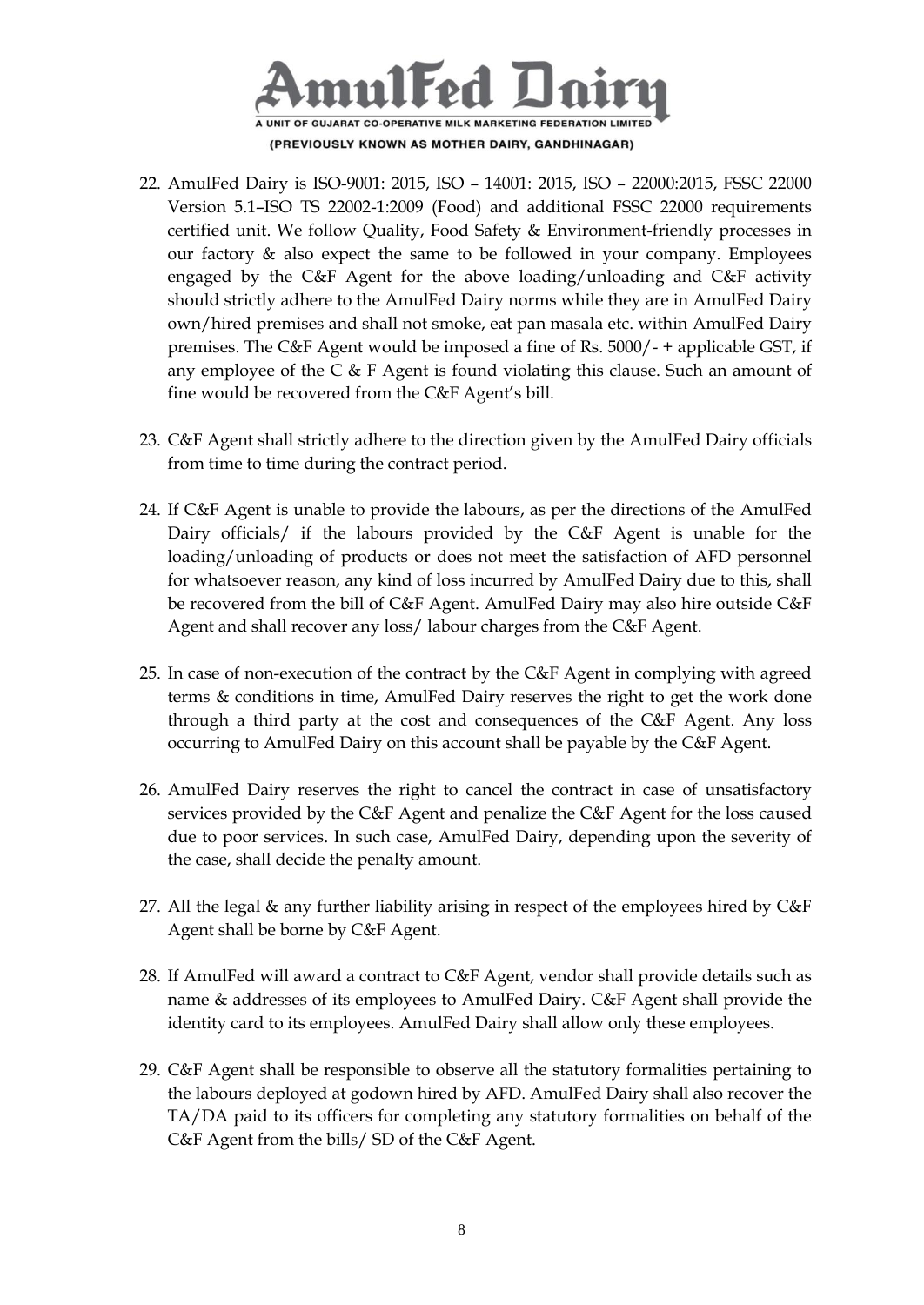

- 30. It would be the responsibility of the C&F Agent to ensure that the quality of Material remains unadulterated during the loading, unloading and storage period at godown. If at any point of time, AmulFed Dairy finds that the C&F Agent has indulged in any activity resulting into deterioration in the quality of material, AmulFed Dairy may cancel the contract with immediate effect/ initiate legal actions against the C&F Agent / ask the C&F Agent to make the payment for the equivalent amount of the quantity of material, in question.
- 31. AmulFed Dairy may cancel the contract with immediate effect without assigning any reasons.
- 32. If AmulFed Dairy stops the loading/unloading of Material for any reason, AmulFed Dairy shall not pay any rebate to C&F Agent for the consequences if any.
- 33. In AmulFed Dairy premises and hired premises, bidder's representatives/ drivers/cleaners etc. have to follow and has bound by AmulFed Dairy rules & regulations for hygiene /no-tobacco policy/safety policy/IMS Policies/ discipline with proper behaviour
- 34. All forklifts or material handling equipment should be battery operated as AmulFed Dairy is ISO-9001: 2015, ISO – 14001: 2015, ISO – 22000:20015, FSSC 22000 V5.1 –ISO TS 22002-1:2009 (Food) and additional FSSC 22000 requirements certified unit. In the interest of the sustainable environment, we urge you to deploy eco-friendly equipment. Further, all drivers/labours/representatives of bidder have to provide valid ID proof and needs to be presented while asking by AFD official during a warehouse visit.
- 35. Bidder / Contractor has to maintain PF / BONUS / LEAVE / ESI accounts of his representatives/workers employed by him and all legal issues of employees/ labours on his sole responsibility and AmulFed Dairy is not at all involved and will not be responsible for anything in this matter.
- 36. The bidder has to provide the mobile facility to supervisors/authorized personnel and share that mobile numbers to concerned AMULFED DAIRY authority. For day to day operation, the bidder has to take instructions from **AGM - FPS department** and for all operations related issues AGM - FPS department will take a decision and that will be binding to bidder/contractor.
- 37. Chewing of Tobacco, Smoking, Drinking of Alcoholic beverages and use of any such products are totally prohibited in own or hired premises of AmulFed Dairy. Violation of this will attract a penalty of Rs. 5000/- + applicable GST per occurrence and leading to permanent no entry to the labour or any of your representatives identified doing so.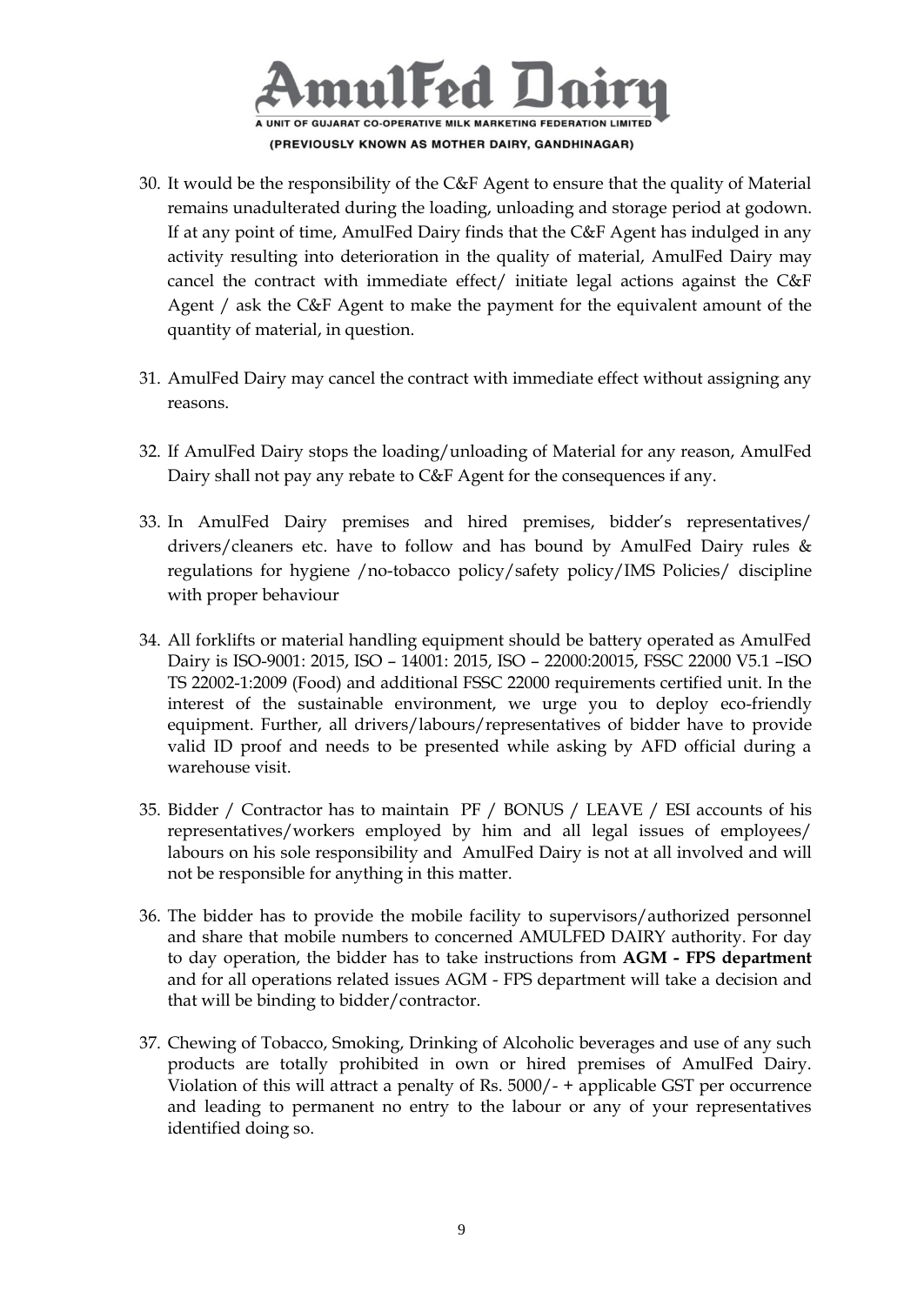

- 38. All legal formalities or govt. procedures concerning Food Safety and labour management should be fulfilled by you so that our goods would not be confiscated by any authorities for any rule violation by you. All charges/fees for this should be borne by you.
- 39. Any dispute/disagreement arising out of this contract shall be sorted out mutually. The decision of General Manager – AmulFed Dairy will remain final and binding to both the parties and cannot be challenged in a court of law.
- 40. C & F Agent is entirely responsible for materials stored at godown hired by AmulFed Dairy and any losses occurred due to accident/theft etc.
- 41. In case of requirement given by AmulFed Dairy for start invoice printing at C&F agent level then C&F agent has to provide necessary resources along with manpower. AFD shall give necessary training to appointed personnel for necessary activities.

We have read & fully understood the Terms & Conditions pertaining to the tender inquiry for Loading/ Unloading and C&F activity for milk products like 25 /20 Kg Powder bags, 25/15 Kg Sagar Powder bags, 15 Kg Ghee Tins and 190 Kg Butteroil at hired godowns for the period of 01.08.2022 to 31.07.2023.

\_\_\_\_\_\_\_\_\_\_\_\_\_\_\_\_\_\_\_\_\_\_\_\_\_\_\_\_\_\_\_\_ \_\_\_\_\_\_\_\_\_\_\_\_\_\_\_\_\_\_\_\_\_\_\_\_\_\_\_\_\_\_\_\_

\_\_\_\_\_\_\_\_\_\_\_\_\_\_\_\_\_\_\_\_\_\_\_\_\_\_\_\_\_\_\_\_ \_\_\_\_\_\_\_\_\_\_\_\_\_\_\_\_\_\_\_\_\_\_\_\_\_\_\_\_\_\_\_\_

(Name of the Authorized Signatory) (Sign of the Authorized Signatory)

(Seal of the Authorized Signatory) (Date)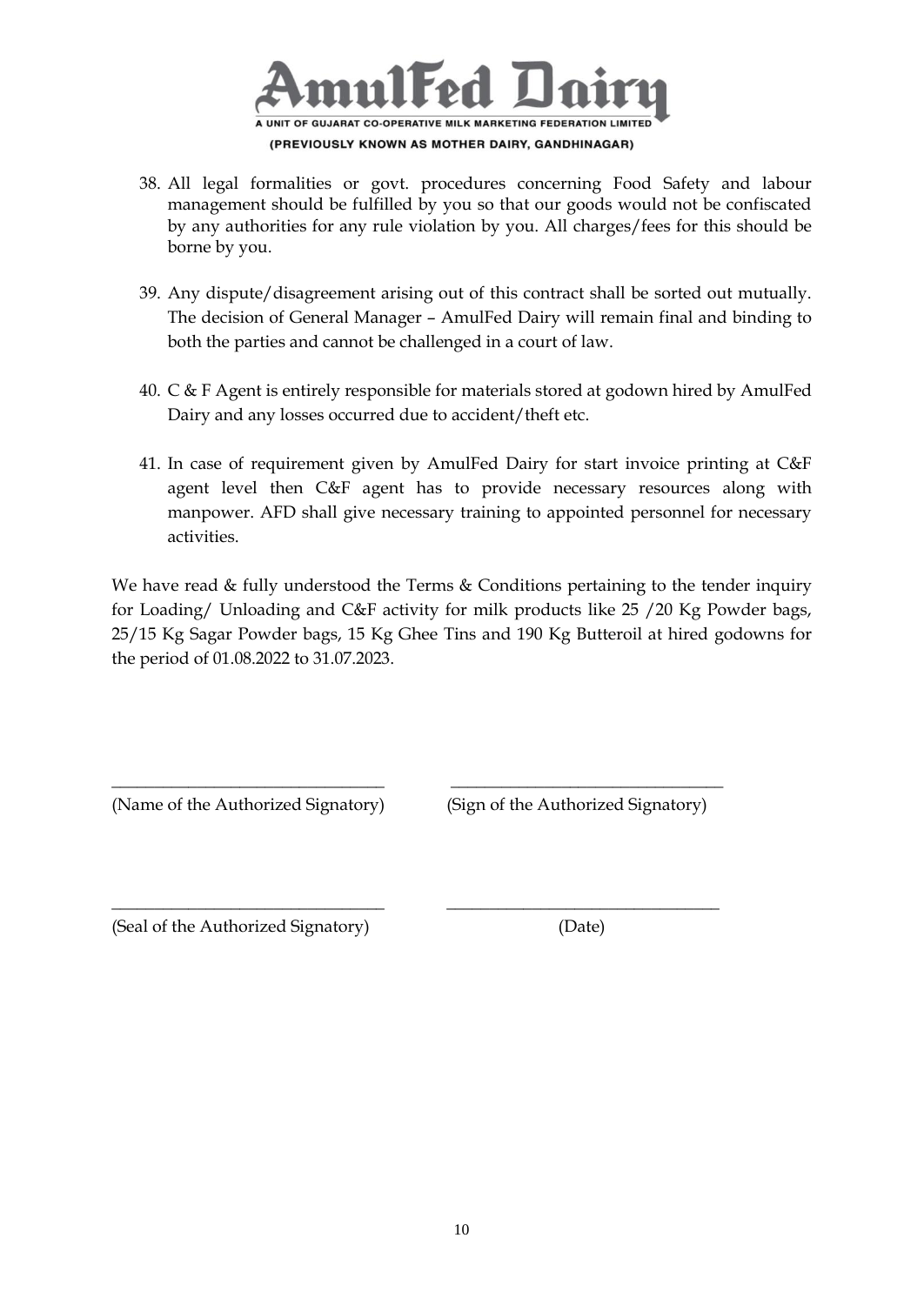

(PREVIOUSLY KNOWN AS MOTHER DAIRY, GANDHINAGAR)

## **ANNEXURE-II**

#### **AFD: PUR: ENQ: 2022: 416** Date :

## **RATE SHEET FOR C & F ACTIVITY OF POWDER AND GHEE AT HIRED GODOWNS OF AFD**

#### **CONTRACT PERIOD - 01.08.2022 TO 31.07.2023**

#### **Vendor Name:**

| Sr             | Activity                           | 25 Kg/20    | $25/15$ Kg  | $15$ Kg          | 190 Kg BO |
|----------------|------------------------------------|-------------|-------------|------------------|-----------|
| <b>No</b>      |                                    | Kg          | Sagar       | <b>Ghee Tins</b> | drum      |
|                |                                    | Powder      | Powder      |                  |           |
|                |                                    | <b>Bags</b> | <b>Bags</b> |                  |           |
| $\mathbf{1}$   | Approximate qty to be handled in a | 70000       | 20000       | 2000             | 16000     |
|                | year $(MT)$                        |             |             |                  |           |
| $\overline{2}$ | No. Units in 10 MT                 | 400/500     | 400/666     | 610 Tins         | 48 Drums  |
|                |                                    | Bags        | <b>Bags</b> |                  |           |
| 3              | Unloading and handling of material |             |             |                  |           |
|                | (Rs./MT)<br>Includes<br>all<br>$-$ |             |             |                  |           |
|                | management and misc. expenses      |             |             |                  |           |
| $\overline{4}$ | Loading and handling of material   |             |             |                  |           |
|                | - Includes<br>(Rs./MT)<br>all      |             |             |                  |           |
|                | management and misc. expenses      |             |             |                  |           |
| 5              | GST (If applicable)                |             |             |                  |           |
|                |                                    |             |             |                  |           |
| 6              | Security charges (Rs/person) - As  |             |             |                  |           |
|                | per Clause no 7 of Annexure 1      |             |             |                  |           |
| 7              | GST (If applicable)                |             |             |                  |           |

Remark:

C & F Agent's Sign & Name Company Seal

Date :